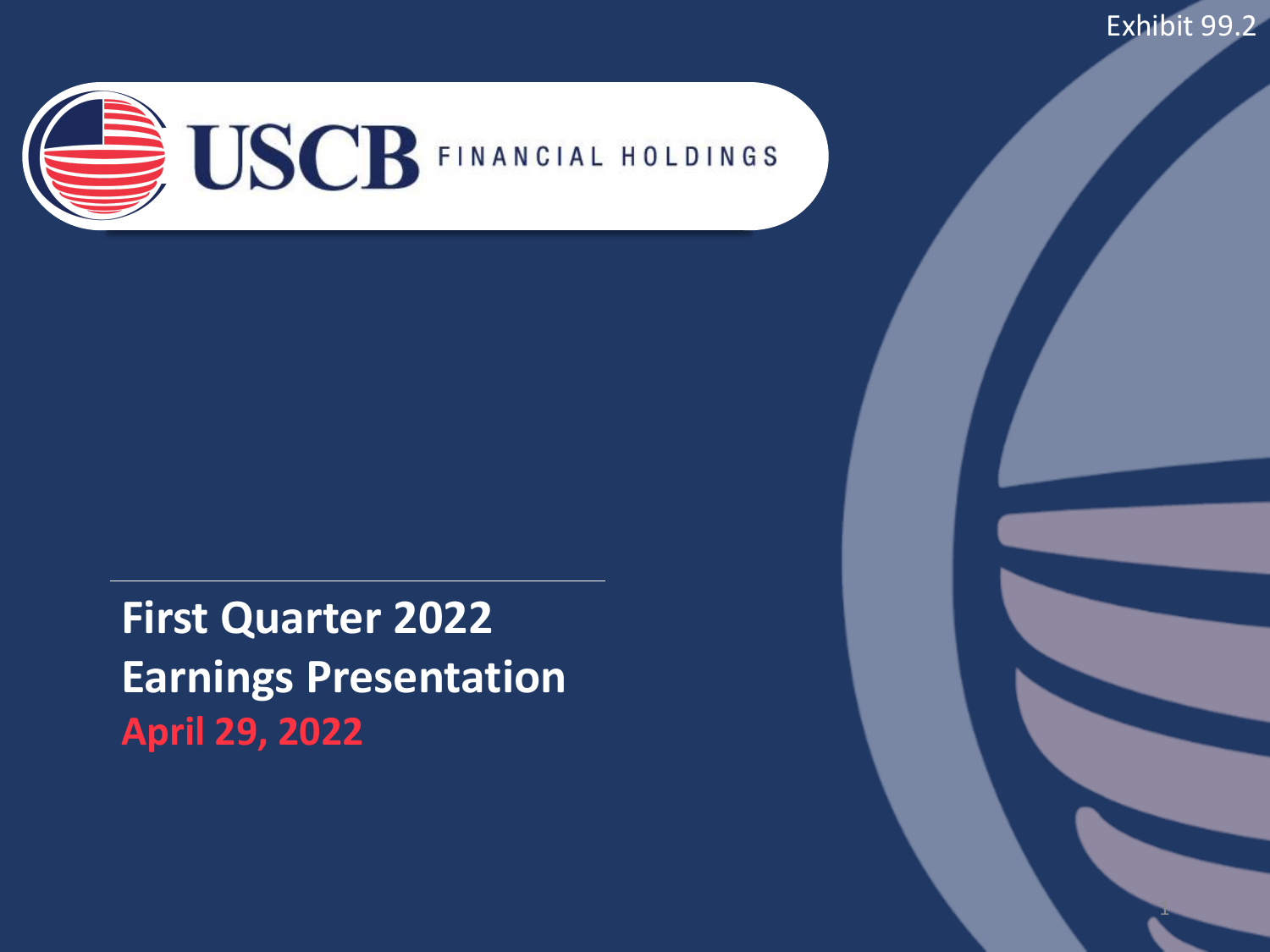# **Forward-Looking Statements**

This presentation may contain statements that are not historical in nature are intended to be, and are hereby identified as, forward-looking statements for purposes of the safe harbor provided by Section 21E of the Securit Act of 1934, as amended. The words "may," "will," "anticipate," "should," "would," "believe," "contemplate," "expect," "aim," "plan," "estimate," "continue," and "intend," as well as other similar words and expressions of are intended to identify forward-looking statements. These forward-looking statements include statements related to our projected growth, anticipated future financial performance, and management's long-term performance goa well as statements relating to the anticipated effects on results of operations and financial condition from expected developments or events, or business and growth strategies, including anticipated internal growth.

These forward-looking statements involve significant risks and uncertainties that could cause our actual results to differ materially from those anticipated in such statements. Potential risks and uncertainties include, bu

- the strength of the United States economy in general and the strength of the local economies in which we conduct operations;
- the COVID-19 pandemic and its impact on us, our employees, customers and third-party service providers, and the ultimate extent of the impacts of the pandemic and related government stimulus programs;
- our ability to successfully manage interest rate risk, credit risk, liquidity risk, and other risks inherent to our industry;
- the accuracy of our financial statement estimates and assumptions, including the estimates used for our credit loss reserve and deferred tax asset valuation allowance;
- the efficiency and effectiveness of our internal control environment;
- our ability to comply with the extensive laws and regulations to which we are subject, including the laws for each jurisdiction where we operate;
- legislative or regulatory changes and changes in accounting principles, policies, practices or guidelines, including the effects of the forthcoming implementation of the Current Expected Credit Losses ("CECL") standard;
- the effects of our lack of a diversified loan portfolio and concentration in the South Florida market, including the risks of geographic, depositor, and industry concentrations, including our concentration in loans secured real estate;
- the concentration of ownership of our Class A common stock;
- fluctuations in the price of our Class A common stock;
- our ability to fund or access the capital markets at attractive rates and terms and manage our growth, both organic growth as well as growth through other means, such as future acquisitions;
- inflation, interest rate, unemployment rate, market, and monetary fluctuations;
- increased competition and its effect on the pricing of our products and services as well as our margins;
- the effectiveness of our risk management strategies, including operational risks, including, but not limited to, client, employee, or third-party fraud and security breaches; and
- other risks described in this presentation and other filings we make with the Securities and Exchange Commission ("SEC").

All forward-looking statements are necessarily only estimates of future results, and there can be no assurance that actual results will not differ materially from expectations. Therefore, you are cautioned not to place und any forward-looking statements. Further, forward-looking statements included in this presentation are made only as of the date hereof, and we undertake no obligation to update or revise any forward-looking statement to ref or circumstances after the date on which the statement is made or to reflect the occurrence of unanticipated events, unless required to do so under the federal securities laws. You should also review the risk factors descr reports the Company filed or will file with the SEC and, for periods prior to the completion of the bank holding company reorganization in December 31, 2021, the Bank filed with the FDIC.

### Non-GAAP Financial Measures

This presentation includes financial information determined by methods other than in accordance with generally accepted accounting principles ("GAAP"). This financial information includes certain operating performance meas Management has included these non-GAAP measures because it believes these measures may provide useful supplemental information for evaluating the Company's underlying performance trends. Further, management uses these measures in managing and evaluating the Company's business and intends to refer to them in discussions about our operations and performance. Operating performance measures should be viewed in addition to, and not as an alternative to or substitute for, measures determined in accordance with GAAP, and are not necessarily comparable to non-GAAP measures that may be presented by other companies. To the extent applicable, reconciliations of non-GAAP measures to the most directly comparable GAAP measures can be found in the 'Non-GAAP Reconciliation Tables' included in the presentation.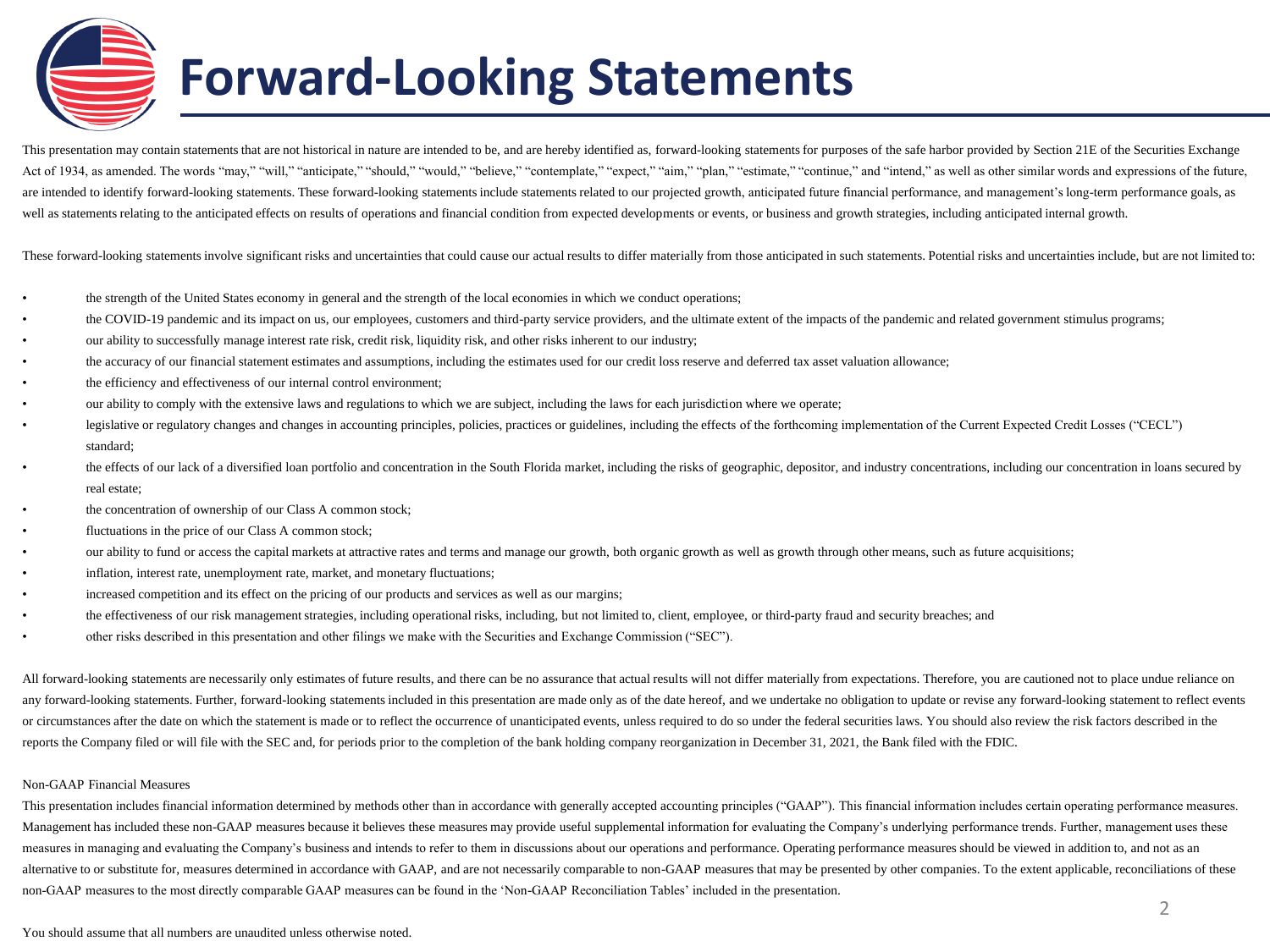



- **Credit metrics** remain pristine.
- There were **no loans classified as nonperforming**.
- ACL coverage ratio was 1.20% in line with pre-pandemic levels.
- On January 24, 2022 the Board of Directors approved a **share repurchase program** for 750,000 shares of Class A common stock. There were no repurchases in the quarter.
- Recovered \$161k in default interest from a prior loan customer of the Bank.



- **Net income** was **\$4.9 million** or \$0.24 per diluted share.
- **Income tax** expenses increased due to a one-time adjustment to DTA of \$300k.
- **ROAA** was **1.03%** and **ROAE** was **9.75%**.
- **Efficiency ratio** was **58.88%**.
- **NIM** was **3.22%** and **NII** was **\$14.4 million**, up \$1.9 million or 15.3% compared to first quarter 2021.



- Deployed cash by growing loans and purchasing securities.
- **Average deposits** increased by **\$306.6 million** or 22.8% compared to first quarter 2021.
- **Average loans** excluding PPP increased by **\$217.4 million** or 22.7% compared to first quarter 2021.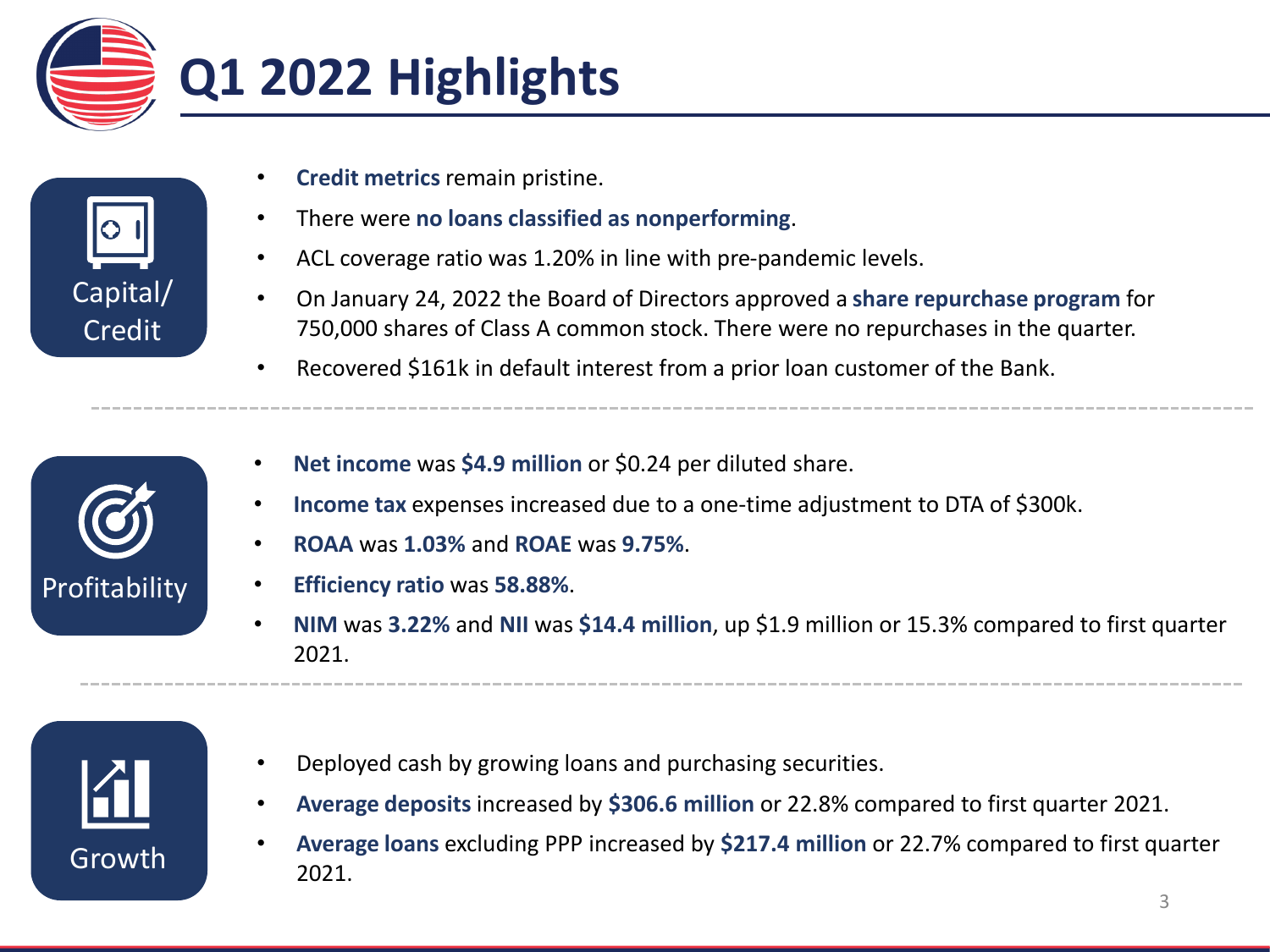

In thousands (except per share data)

|                                   |                                                | Q1 2022     | Q4 2021     | Q1 2021     |
|-----------------------------------|------------------------------------------------|-------------|-------------|-------------|
|                                   | <b>Total Securities</b>                        | \$514,575   | \$524,200   | \$341,344   |
| <b>Balance</b>                    | Total Loans <sup>(1)</sup>                     | \$1,258,388 | \$1,190,081 | \$1,103,981 |
| <b>Sheet</b>                      | <b>Total Assets</b>                            | \$1,967,252 | \$1,853,939 | \$1,633,359 |
| (EOP)                             | <b>Total Deposits</b>                          | \$1,713,294 | \$1,590,379 | \$1,404,231 |
|                                   | <b>Total Equity</b>                            | \$192,039   | \$203,897   | \$170,425   |
|                                   |                                                |             |             |             |
|                                   | Net Interest Income                            | \$14,379    | \$14,076    | \$12,475    |
|                                   | Non-interest Income                            | \$1,945     | \$2,644     | \$2,321     |
|                                   | Revenue                                        | \$16,324    | \$16,720    | \$14,796    |
|                                   | <b>Provision for Credit Losses</b>             | \$0         | \$0         | (5160)      |
|                                   | Non-interest Expense                           | \$9,612     | \$9,319     | \$8,677     |
|                                   | Net Income                                     | \$4,854     | \$5,650     | \$4,781     |
| <b>Income</b><br><b>Statement</b> | Net Income available to common<br>stockholders | \$4,854     | \$5,650     | \$4,000     |
|                                   | Diluted Earning Per Share (EPS) (2)            |             |             |             |
|                                   | <b>Class A Common Stock</b>                    | \$0.24      | \$0.30      | \$0.78      |
|                                   | <b>Class B Common Stock</b>                    | \$0.00      | \$0.00      | \$0.16      |

(1) Loan amounts include deferred fees/costs.

4 <sup>(2)</sup> See footnote disclosure in the Non-GAAP table for common stock activity (redemption and exchange of preferred stock, IPO, and exchange of Class B common stock) which impacted diluted EPS for Q1'22 and Q4'21.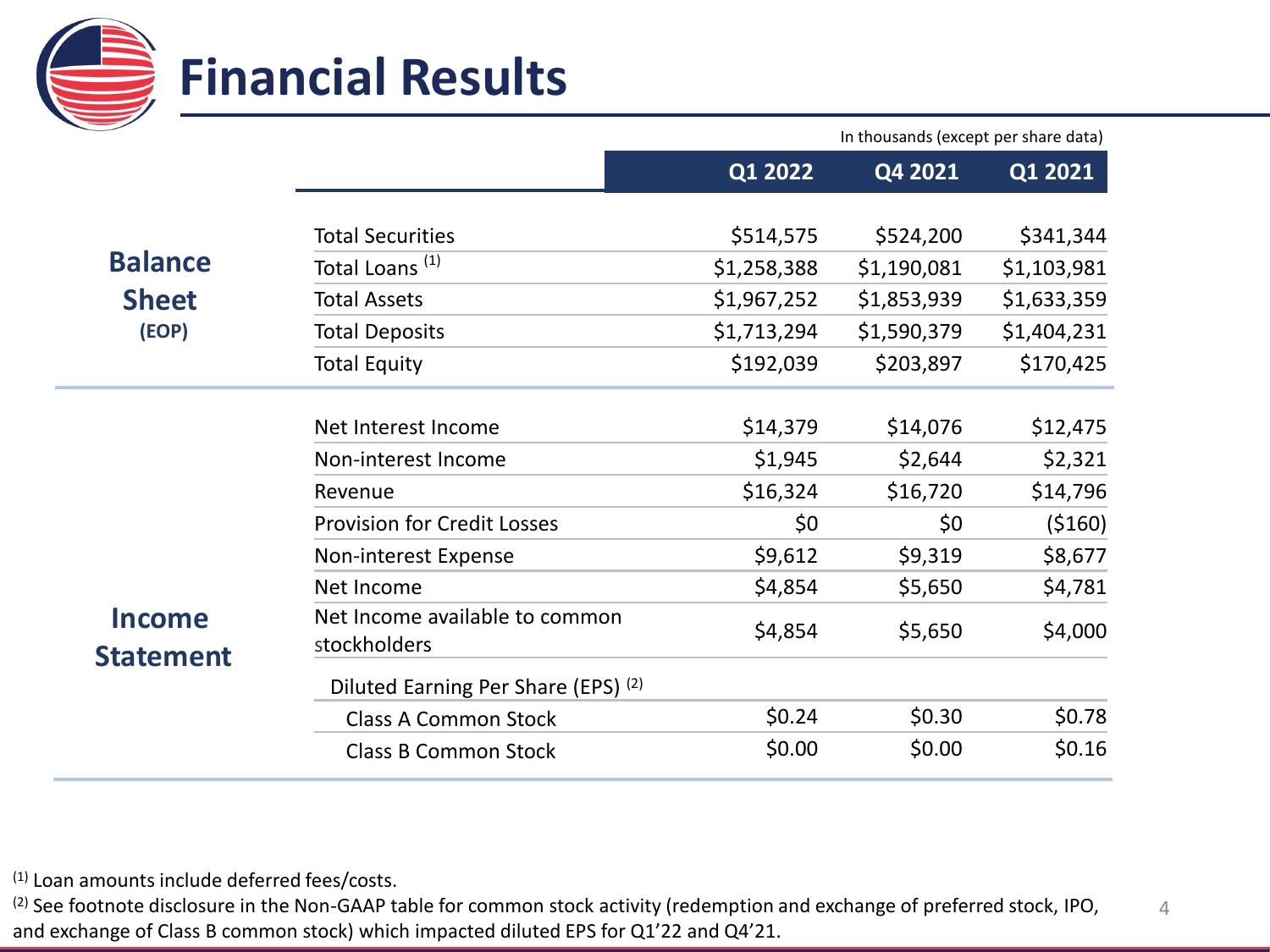





|                                                          | Q1 2022  | Q4 2021  | Q1 2021  |
|----------------------------------------------------------|----------|----------|----------|
| Tangible Common Equity/Tangible<br>Assets <sup>(1)</sup> | 9.76%    | 11.00%   | 8.47%    |
| Total Risk Based Capital <sup>(2)</sup>                  | 14.49%   | 14.92%   | 13.80%   |
| NCO/Avg Loans <sup>(3)</sup>                             | $-0.01%$ | $-0.05%$ | $-0.03%$ |
| NPA/Assets                                               | 0.00%    | 0.06%    | 0.04%    |
| Allowance Credit Losses/Loans                            | 1.20%    | 1.27%    | 1.36%    |
| Return On Average Assets (ROAA) <sup>(2)</sup>           | 1.03%    | 1.23%    | 1.23%    |
| Return On Average Equity (ROAE) <sup>(2)</sup>           | 9.75%    | 11.08%   | 11.30%   |
| Net Interest Margin <sup>(2)</sup>                       | 3.22%    | 3.19%    | 3.35%    |
| <b>Efficiency Ratio</b>                                  | 58.88%   | 55.74%   | 58.64%   |
| PTPP ROAA <sup>(1)(2)</sup>                              | 1.42%    | 1.61%    | 1.58%    |

In thousands (except for TBV/share)



| Total Assets (EOP)                       | \$1,967,252 | \$1,853,939 | \$1,633,359 |
|------------------------------------------|-------------|-------------|-------------|
| Total Loans (EOP)                        | \$1,258,388 | \$1,190,081 | \$1,103,981 |
| Total Deposits (EOP)                     | \$1,713,294 | \$1,590,379 | \$1,404,231 |
| Tangible Book Value/Share <sup>(1)</sup> | \$9.60      | \$10.20     | \$27.05     |

(1) Non-GAAP Financial Measures. TBV/Share for Q1'22 and Q4'21, see footnote disclosure in the Non-GAAP table for common stock activity (redemption and exchange of preferred stock, IPO, and exchange of Class B common stock) which impacted TBV/share.

<sup>(2)</sup> Bank Holding Company was created in Q4 2021. As such, the capital ratios for Q1 2022 and Q4 2021 are for the Bank Holding Company while Q1 2021 is for the Bank only. (2) Annualized.

--------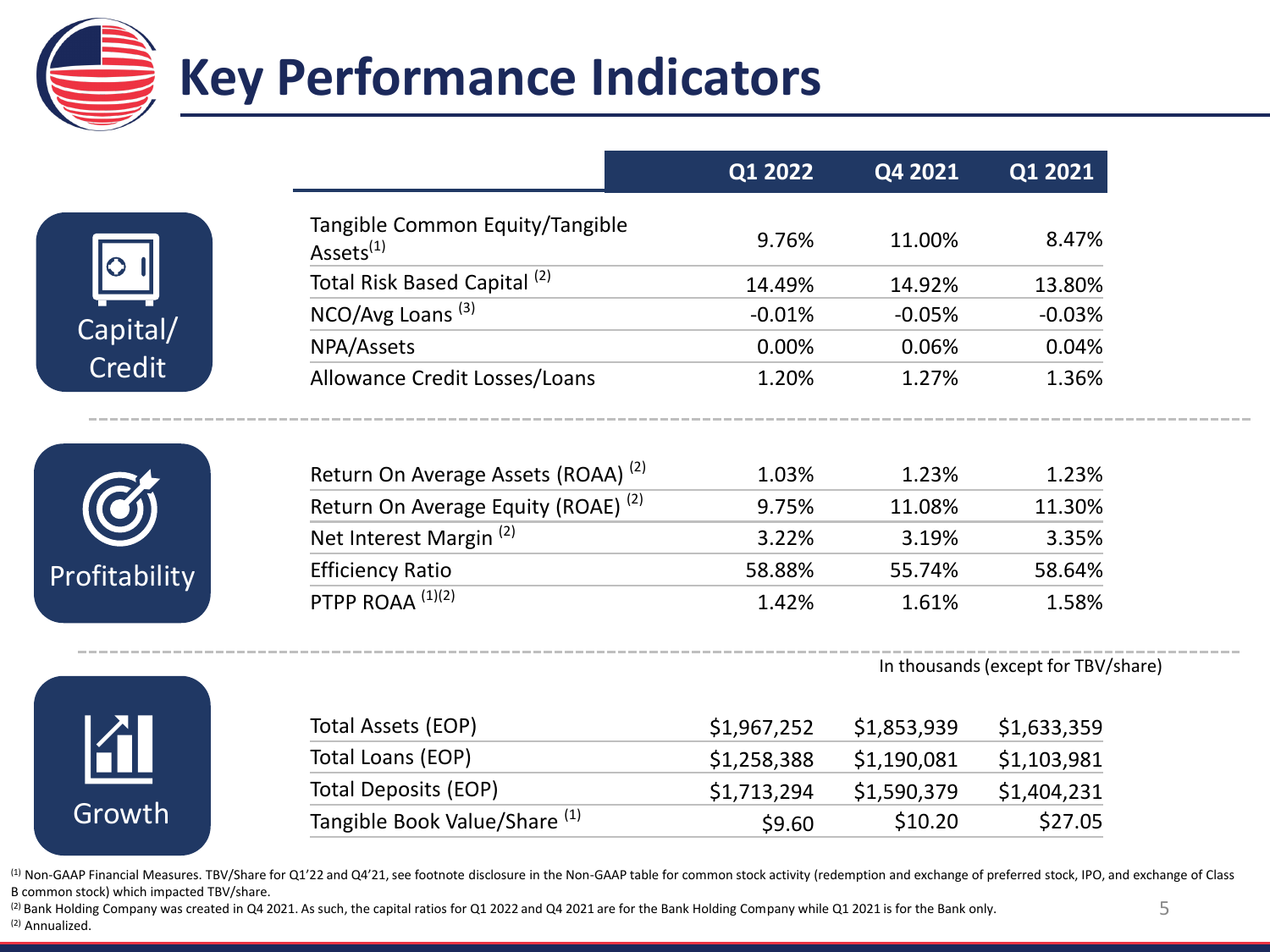



- Total average loans excluding PPP loans increased \$68.9 million or 25.2% annualized compared to prior quarter and \$217.4 million or 22.7% compared to first quarter 2021.
- Loan yields up slightly from prior quarters with the loan coupon up 12bps from first quarter 2021 and 8bps from prior quarter.
- PPP loans was \$34.9 million in the first quarter 2022, a decrease of \$77.7 million from the first quarter 2021.

**0.00% 0.50% 1.00% 1.50% 2.00%** **3.95% 3.91% 3.97% 3.99% 4.07%**

**Q1 2021 Q2 2021 Q3 2021 Q4 2021 Q1 2022**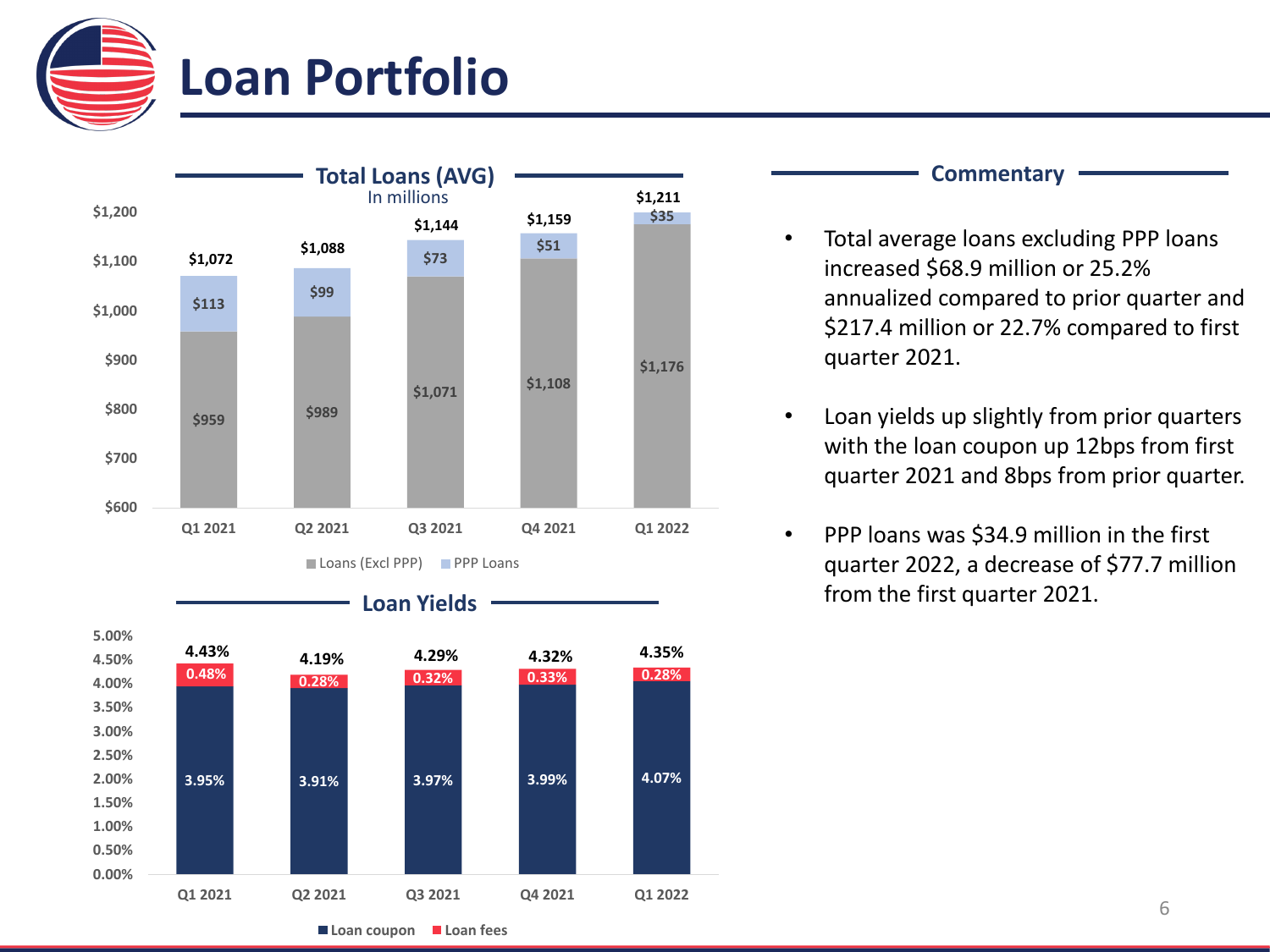

### **3 successful rounds of PPP loans, originating \$168.4 million. Forgiveness of the last round of PPP loans is in process.**

|                                                          | Q1 2022          | Q4 2021          | Q1 2021            |
|----------------------------------------------------------|------------------|------------------|--------------------|
| Pre-Tax Income                                           | \$6,712          | \$7,401          | \$6,279            |
| Net Income                                               | \$4,854          | \$5,650          | \$4,781            |
| <b>Average Assets</b>                                    | \$1,913,484      | \$1,828,037      | \$1,573,881        |
| $ROAA$ $(1)$                                             | 1.03%            | 1.23%            | 1.23%              |
| of which<br><b>PPP Income</b><br>Unrealized PPP Fees EOP | \$1,001<br>\$590 | \$978<br>\$1,506 | \$1,477<br>\$3,131 |
| <b>PPP Balance EOP</b>                                   | \$24,646         | \$42,424         | \$113,949          |
| PPP AVG. Balance                                         | \$34,901         | \$51,098         | \$112,625          |



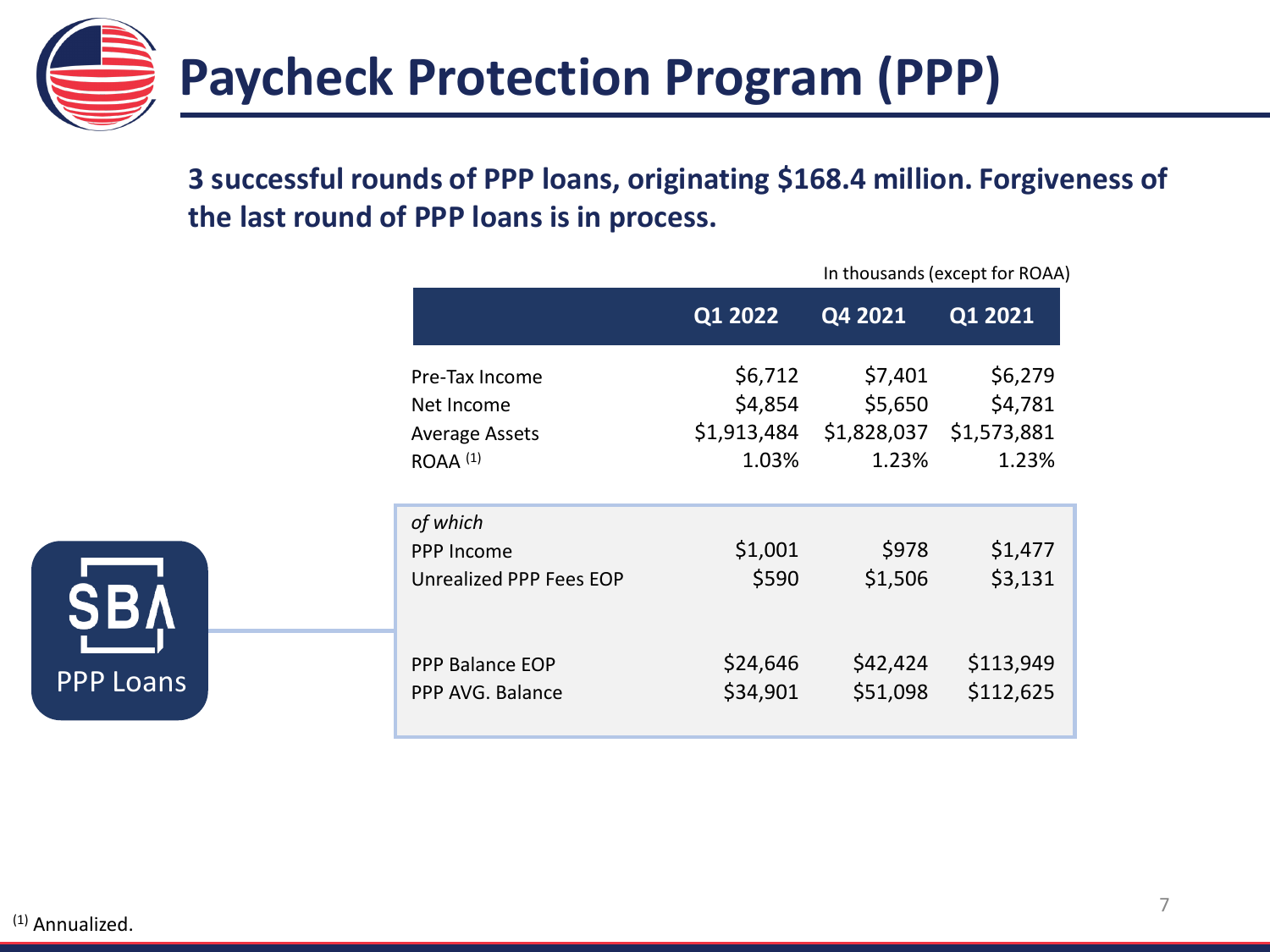



- Average deposits increased \$88.2 million or 22.9% annualized compared to prior quarter and \$306.6 million or 22.8% compared to first quarter 2021.
- No wholesale deposits.
- DDA average deposits grew \$22.4 million or 15.2% annualized compared to prior quarter and \$144.0 million or 29.9% compared to first quarter 2021.
- DDA balances comprise 38.0% of total deposits at March 31, 2022.
- 14 bps decrease in deposit cost compared to first quarter 2021.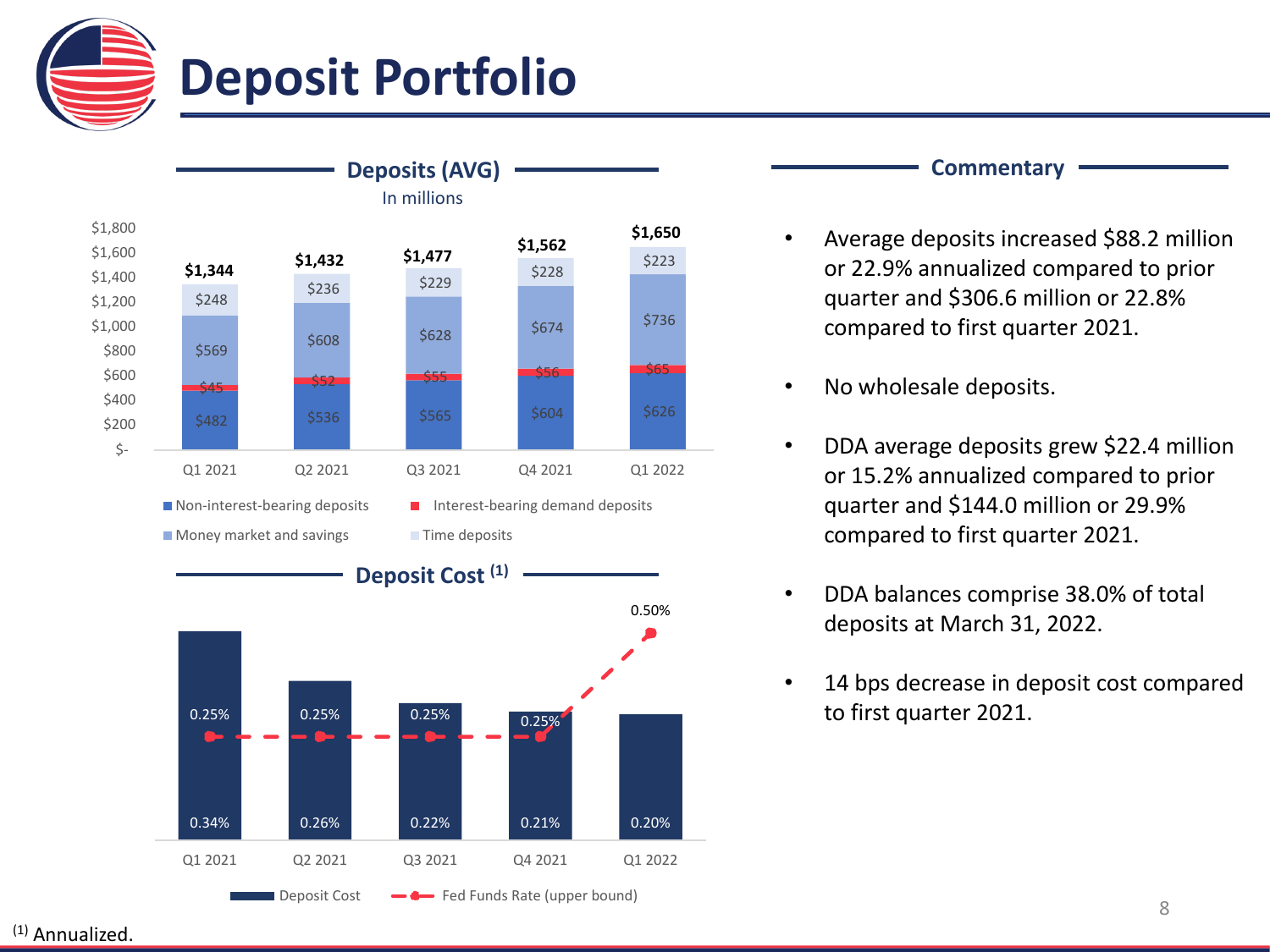



- Net interest income increased by \$303K or 8.7% annualized compared to last quarter and \$1.9 million or 15.3% compared to first quarter 2021.
- NII growth driven by lower deposit cost and higher interest income generated by a larger loan and investment portfolio.
- NIM impacted by shift in balance sheet mix. Cash balances and securities make up 33.1% of total interest-earning assets in the first quarter 2022.

■ Investment Securities Cash Balances & Equivalents

■ Total Loans (excluding PPP Loans) PPP Loans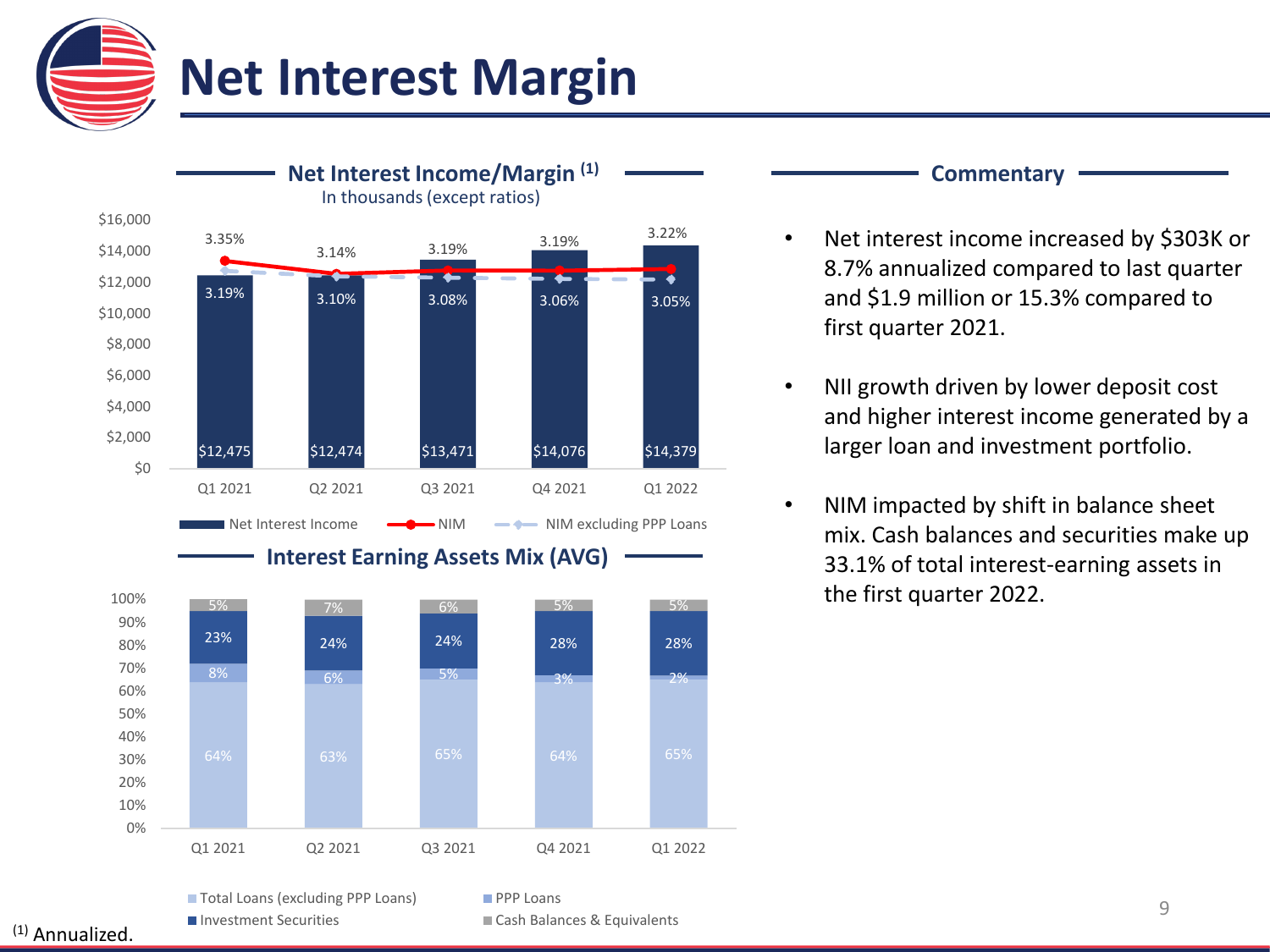

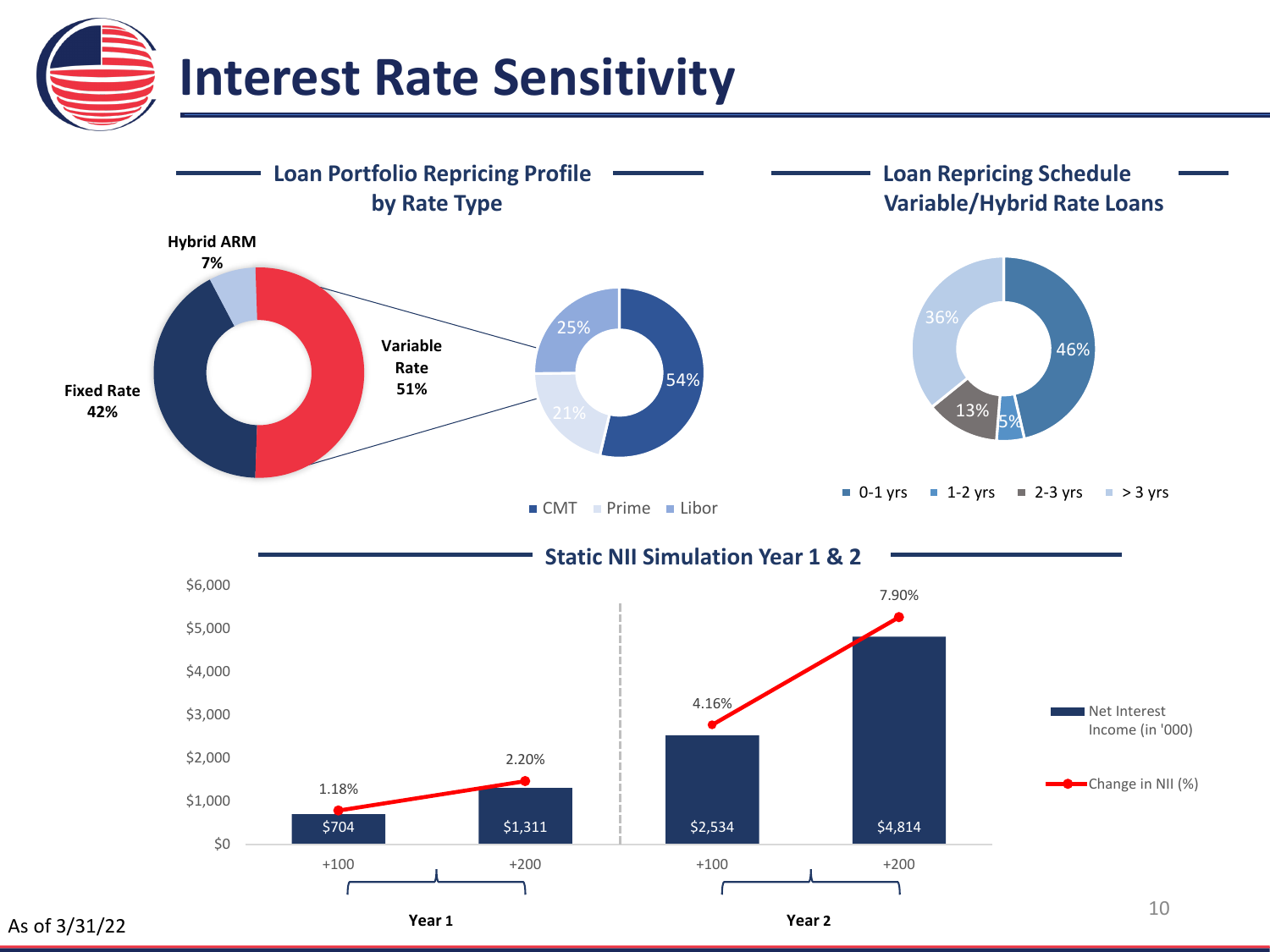

|                                                 |                              |                          |                          |                          | In thousands (except ratios) |
|-------------------------------------------------|------------------------------|--------------------------|--------------------------|--------------------------|------------------------------|
|                                                 | Q1 2022                      | Q4 2021                  | Q2 2021<br>Q3 2021       |                          | Q1 2021                      |
|                                                 |                              |                          |                          |                          |                              |
| Service fees                                    | \$900                        | \$961                    | \$856                    | \$903                    | \$889                        |
| Gain (loss) on sale of securities available for |                              |                          |                          |                          |                              |
| sale                                            | 21                           | 35                       | (70)                     | 187                      | 62                           |
| Gain on sale of loans held for sale             | 334                          | 107                      | 532                      | 23                       | 964                          |
| Gain on sale of other assets                    | $\qquad \qquad \blacksquare$ | 983                      | $\overline{\phantom{a}}$ | $\overline{\phantom{a}}$ |                              |
| Loan settlement                                 | 161                          | $\overline{\phantom{a}}$ | 2,500                    | $\overline{\phantom{a}}$ |                              |
| Other income                                    | 529                          | 558                      | 399                      | 403                      | 406                          |
| <b>Total non-interest income</b>                | \$1,945                      | \$2,644                  | \$4,217                  | \$1,516                  | \$2,321                      |
| Average total assets                            | \$1,913,484                  | \$1,828,037              | \$1,741,423              | \$1,660,060              | \$1,573,881                  |
| Non-interest income / Average assets (1)        | 0.41%                        | 0.57%                    | 0.96%                    | 0.37%                    | 0.60%                        |
| Revenue                                         | \$16,324                     | \$16,720                 | \$17,688                 | \$13,990                 | \$14,796                     |
| Non-interest income as % of revenue             | 11.91%                       | 15.81%                   | 23.85%                   | 10.84%                   | 15.69%                       |

**Commentary**

- \$161k default interest recovery from a prior loan customer of the Bank.
- Gain on sale of loans up from prior quarter due to SBA 7a activity.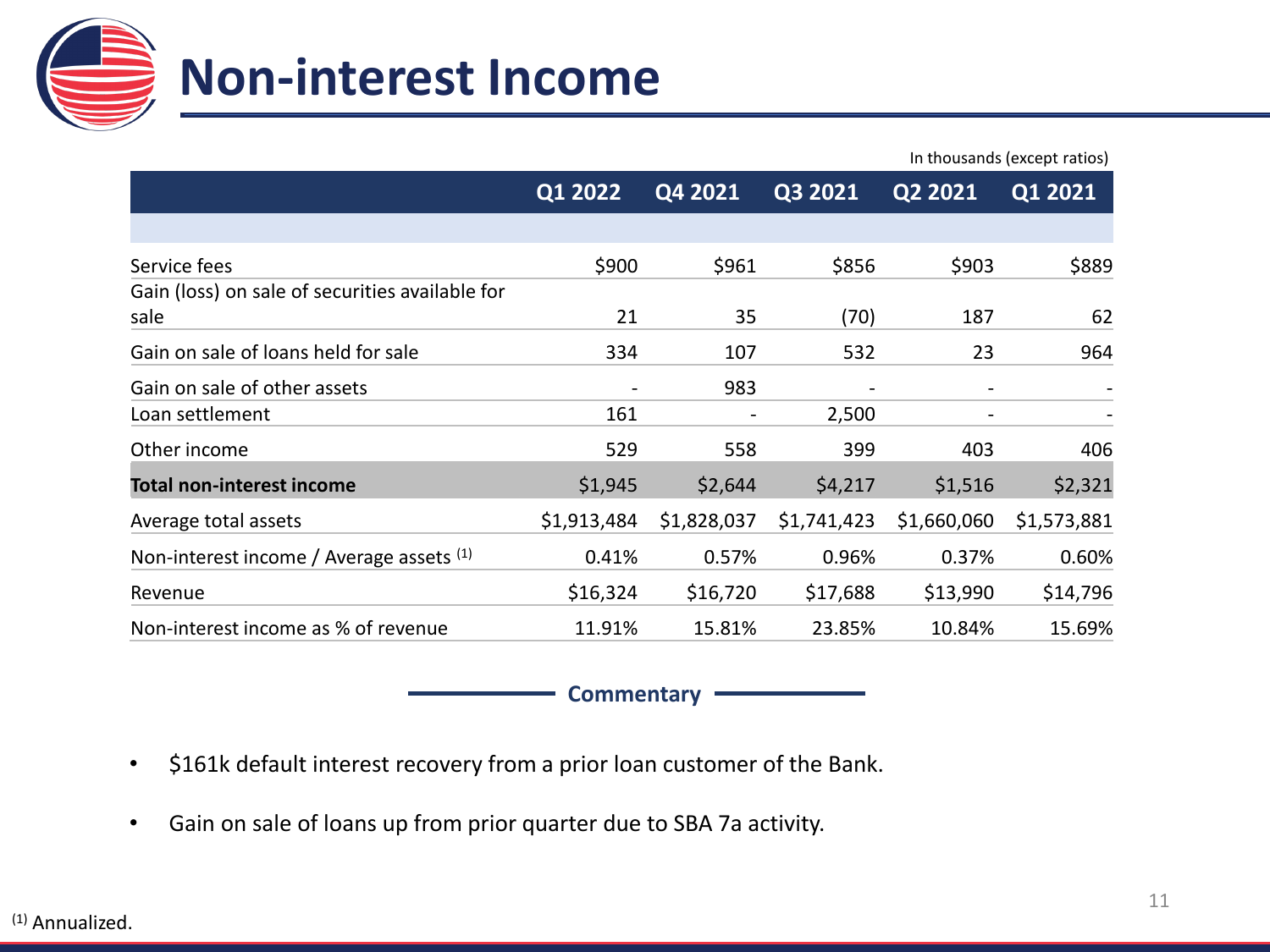

|                                             | In thousands (except ratios and FTE) |             |             |             |             |  |  |  |  |  |
|---------------------------------------------|--------------------------------------|-------------|-------------|-------------|-------------|--|--|--|--|--|
|                                             | Q1 2022                              | Q4 2021     | Q3 2021     | Q2 2021     | Q1 2021     |  |  |  |  |  |
|                                             |                                      |             |             |             |             |  |  |  |  |  |
| Salaries and employee benefits              | \$5,875                              | \$5,634     | \$5,313     | \$5,213     | \$5,278     |  |  |  |  |  |
| Occupancy                                   | 1,270                                | 1,267       | 1,192       | 1,411       | 1,387       |  |  |  |  |  |
| Regulatory assessment and fees              | 213                                  | 93          | 317         | 195         | 178         |  |  |  |  |  |
| Consulting and legal fees                   | 517                                  | 539         | 357         | 373         | 185         |  |  |  |  |  |
| Network and information technology services | 387                                  | 268         | 358         | 332         | 508         |  |  |  |  |  |
| Other operating                             | 1,350                                | 1,518       | 1,470       | 1,150       | 1,141       |  |  |  |  |  |
| <b>Total non-interest expenses</b>          | \$9,612                              | \$9,319     | \$9,007     | \$8,674     | \$8,677     |  |  |  |  |  |
| Efficiency ratio                            | 58.88%                               | 55.74%      | 50.92%      | 62.00%      | 58.64%      |  |  |  |  |  |
| Average total assets                        | \$1,913,484                          | \$1,828,037 | \$1,741,423 | \$1,660,060 | \$1,573,881 |  |  |  |  |  |
| Non-interest expense / Average assets (1)   | 2.04%                                | 2.02%       | 2.05%       | 2.10%       | 2.24%       |  |  |  |  |  |
| Full-time equivalent employees              | 190                                  | 187         | 184         | 183         | 186         |  |  |  |  |  |

**Commentary**

- Salaries and employee benefits increased primarily due to new hires, increases in salary compensation, and seasonal increase in payroll taxes.
- 3 new hires were revenue producers.
- Consulting and legal fees contains \$181k of one-time expense related to the formation of the bank holding company.
- Absent this one-time cost, the efficiency ratio would have been 57.78%.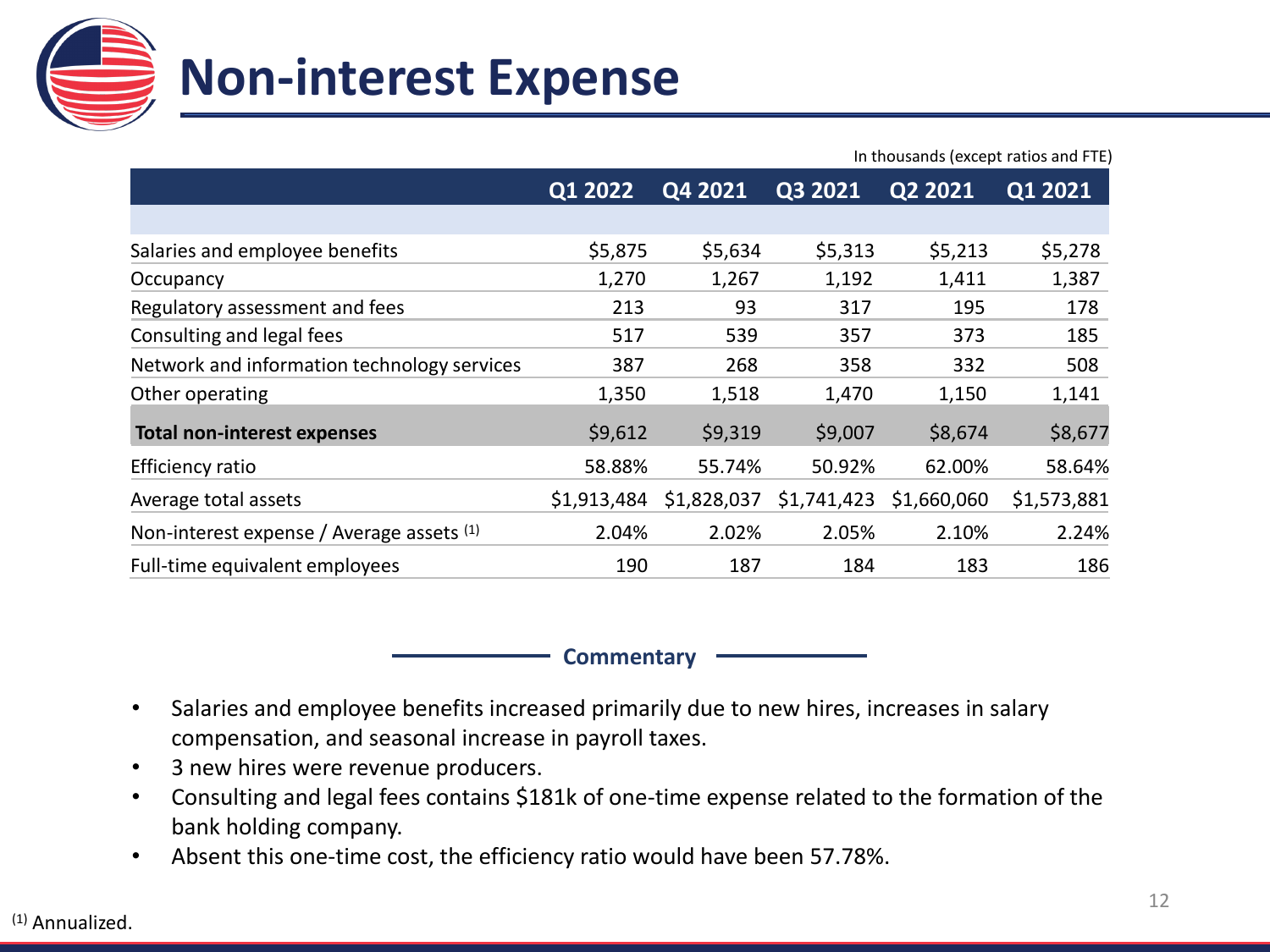



(1) JA/PCG: Jurist Advantage/Private Client Group.

(2) HOA: Homeowners Association.

(3) Does not include PPP Loans.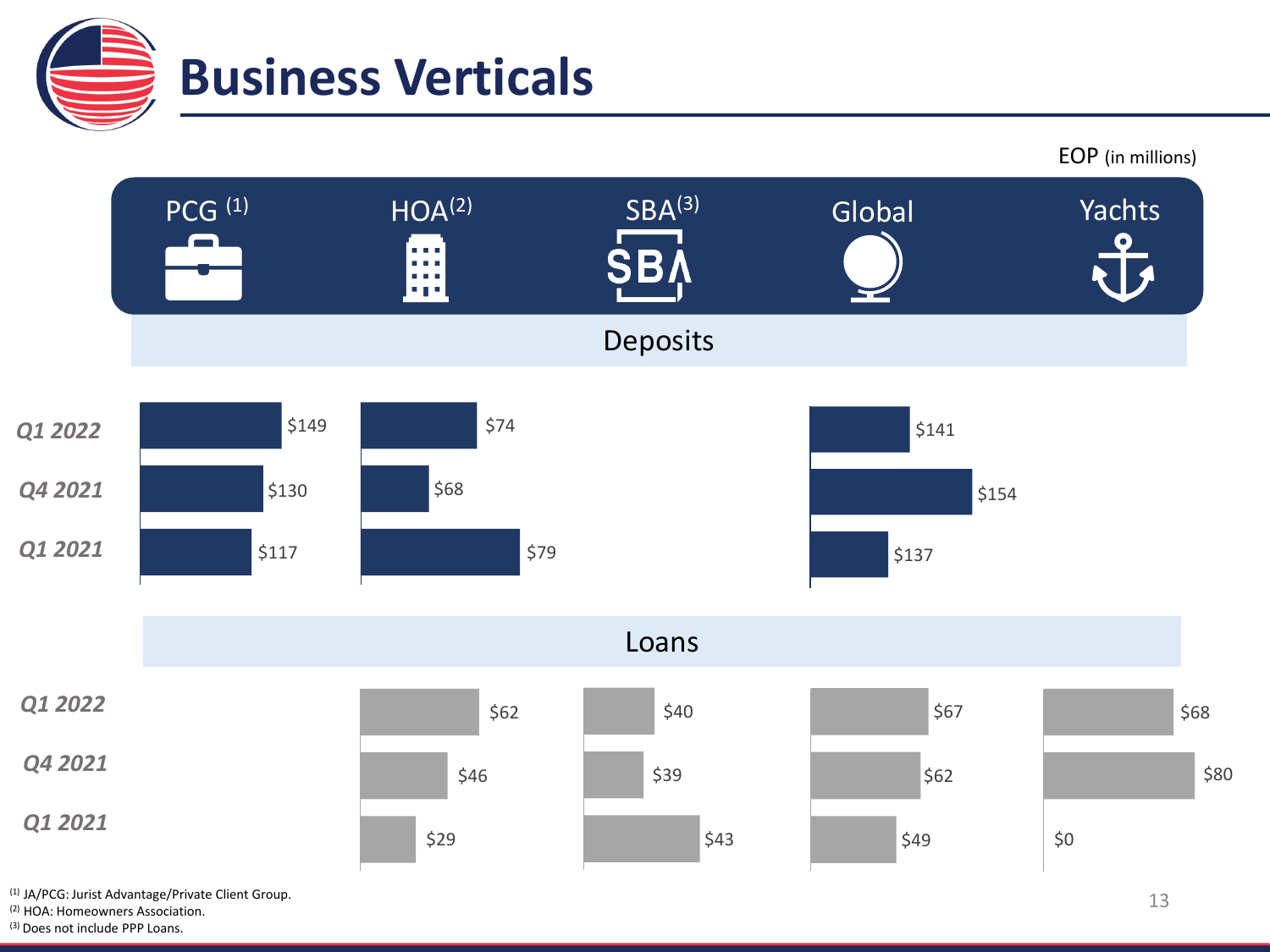



**Commentary**

- ACL coverage ratio is at 1.20% or 1.22% excluding PPP loans, in line with prepandemic levels.
- No loans classified as non-performing.
- CECL modeling progressing as planned; initial results expected in Q2.



Non-accrual TDRs Non-accrual loans less non-accrual TDRs Non-performing loans to total loans

0.00% 0.00%

**\$0**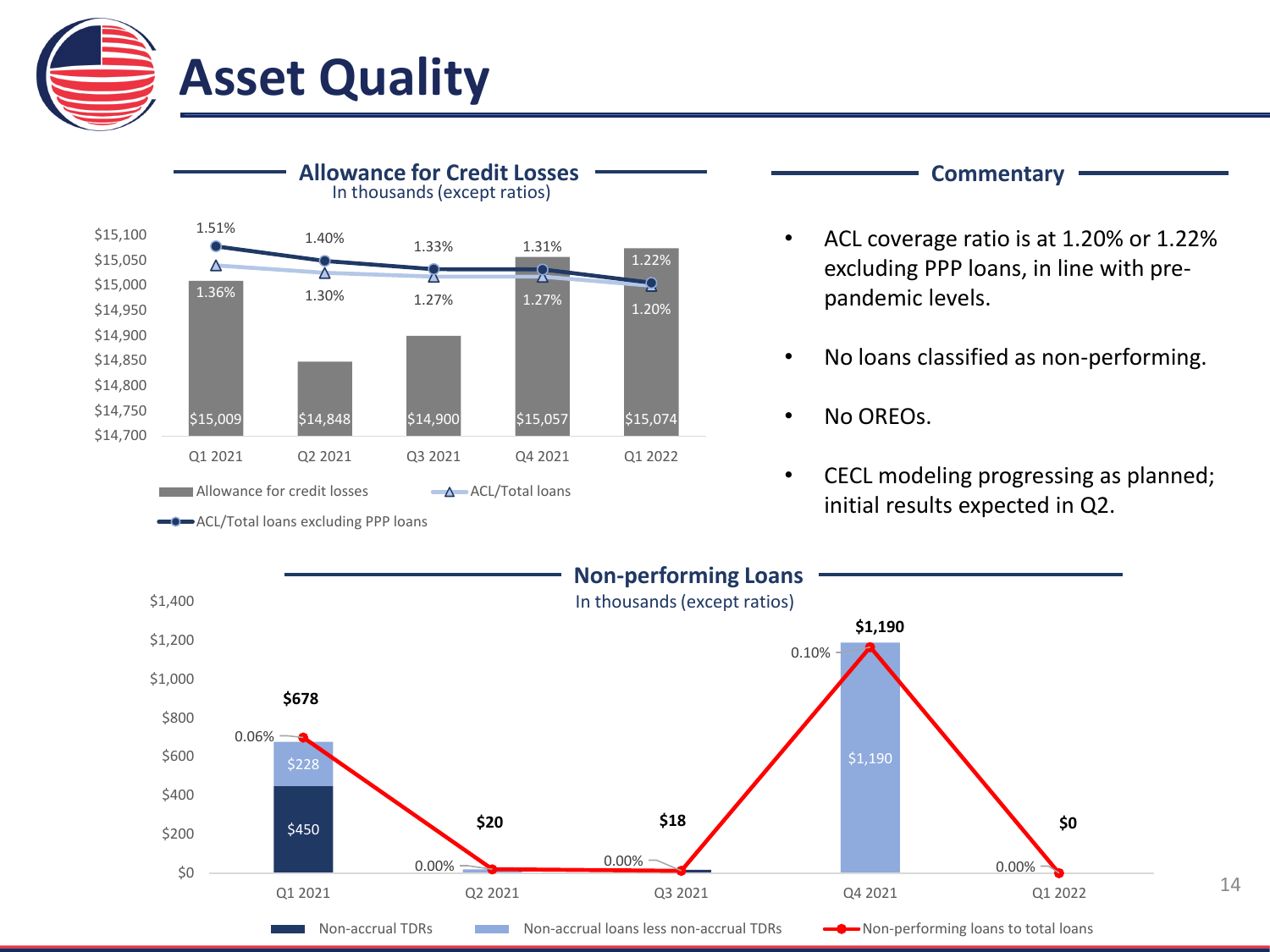| <b>Capital</b>                             |            |                   |         |                                    |
|--------------------------------------------|------------|-------------------|---------|------------------------------------|
| <b>Capital Ratios</b>                      | Q1 2022(1) | Q4 2021           | Q1 2021 | <b>Well-</b><br><b>Capitalized</b> |
| Leverage Ratio                             | 9.47%      | 9.55%             | 8.57%   | 5.00%                              |
| $TCE/TA$ <sup>(2)</sup>                    | 9.76%      | 11.00%            | 8.47%   | <b>NA</b>                          |
| <b>Tier 1 Risk</b><br><b>Based Capital</b> | 13.35%     | 13.70%            | 12.54%  | 8.00%                              |
| <b>Total Risk</b><br><b>Based Capital</b>  | 14.49%     | 14.92%            | 13.80%  | 10.00%                             |
|                                            |            | <b>Commentary</b> |         |                                    |

- All capital ratios remain significantly above "well capitalized" guidelines
- On January 24, 2022, the Board of Directors approved a share repurchase program for 750,000 shares of Class A common stock. There were no repurchases in the quarter.
- Q1 2022 EOP Shares outstanding: Class A Common Stock: 20,000,753

(1) Bank Holding Company was created in Q4 2021. As such, the capital ratios for Q1 2022 and Q4 2021 are for the Bank Holding Company while Q1 2021 is for the Bank only. (2) Non-GAAP.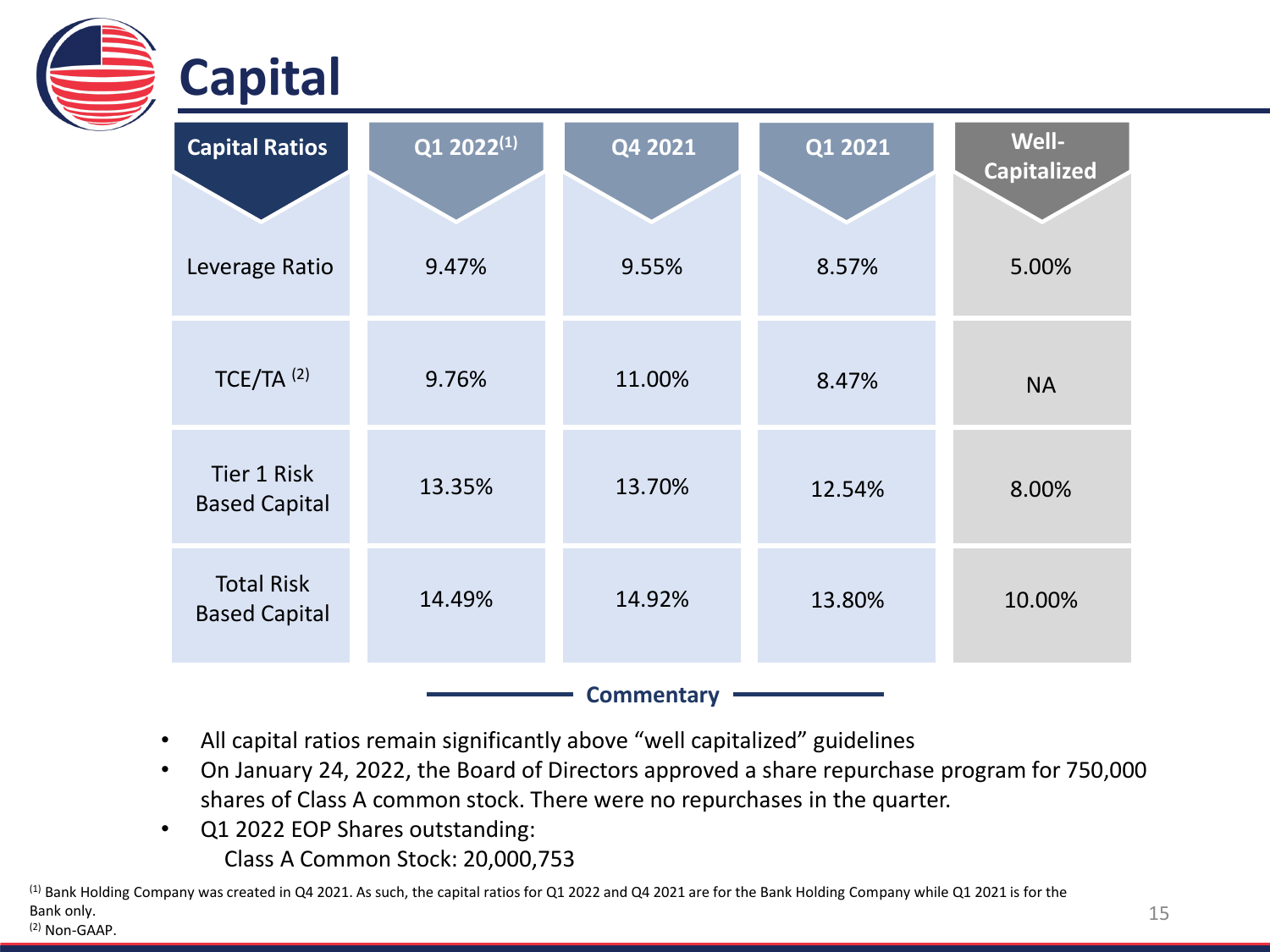

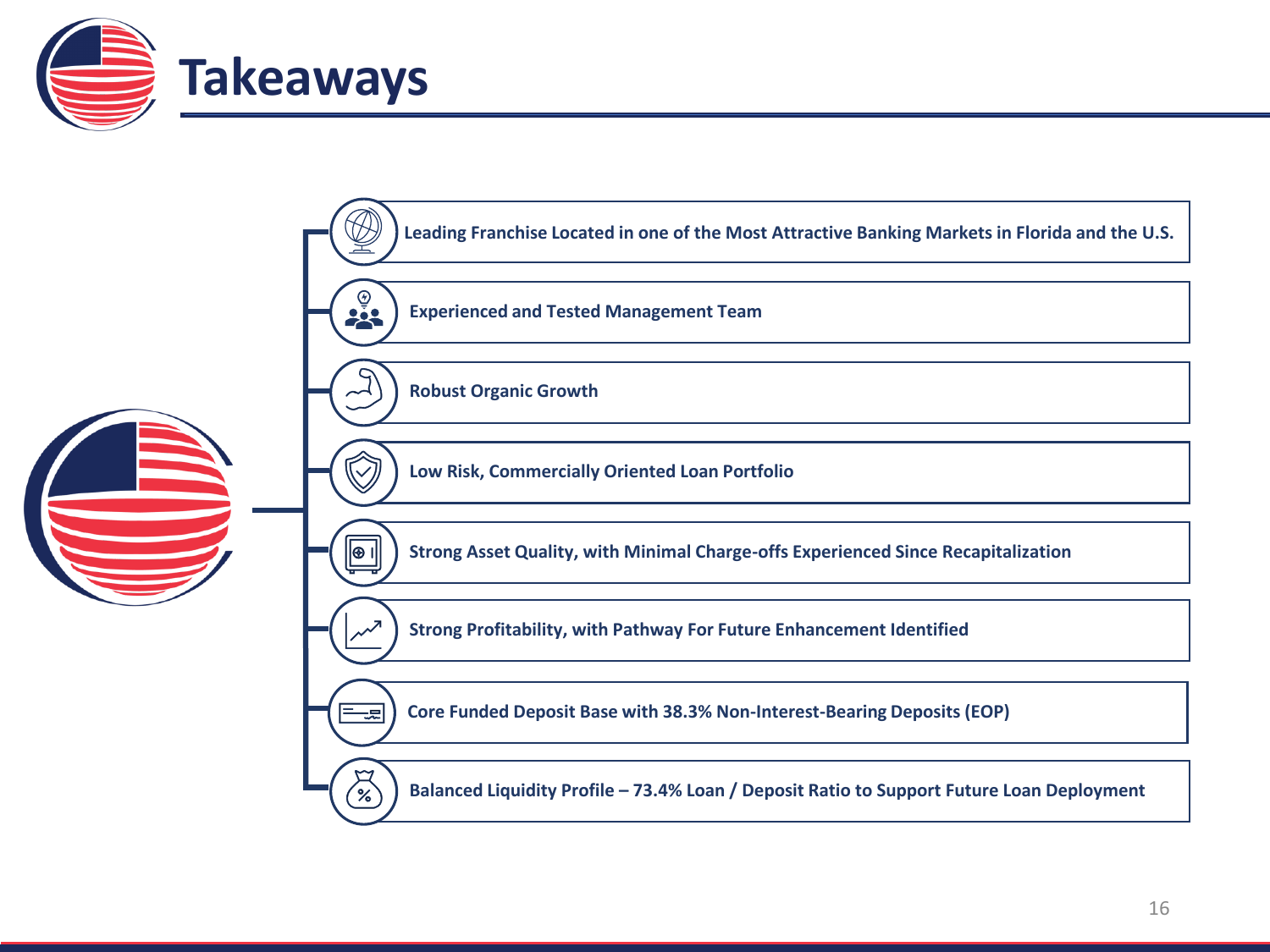

# **Non-GAAP Reconciliation**

In thousands (except ratios)

|                                                        | As of or for the three months ended |           |                    |            |                           |           |               |           |                           |           |
|--------------------------------------------------------|-------------------------------------|-----------|--------------------|------------|---------------------------|-----------|---------------|-----------|---------------------------|-----------|
|                                                        |                                     | 3/31/2022 |                    | 12/31/2021 |                           | 9/30/2021 |               | 6/30/2021 |                           | 3/31/2021 |
| Pre-Tax Pre-Provision ("PTPP") Income:                 |                                     |           |                    |            |                           |           |               |           |                           |           |
| Net income                                             | \$                                  | 4,854     | \$                 | 5,650      | \$                        | 6,593     | \$            | 4,053     | \$                        | 4,781     |
| Plus: Provision for income taxes                       |                                     | 1,858     |                    | 1,751      |                           | 2,088     |               | 1,263     |                           | 1,498     |
| Plus: Provision for (recovery of) credit losses        |                                     |           |                    |            |                           |           |               |           |                           | (160)     |
| PTPP income                                            | $\boldsymbol{\mathsf{S}}$           | 6,712     | \$                 | 7,401      | \$                        | 8,681     | \$            | 5,316     | \$                        | 6,119     |
| <b>PTPP Return on Average Assets:</b>                  |                                     |           |                    |            |                           |           |               |           |                           |           |
| PTPP income                                            | \$                                  | 6,712     | \$                 | 7,401      | \$                        | 8,681     | \$            | 5,316     | \$                        | 6,119     |
| Average assets                                         | \$                                  | 1,913,484 | \$                 | 1,828,037  | \$                        | 1,741,423 | \$            | 1,660,060 | \$                        | 1,573,881 |
| PTPP return on average assets <sup>(1)</sup>           |                                     | 1.42%     |                    | 1.61%      |                           | 1.98%     |               | 1.28%     |                           | 1.58%     |
| <b>Operating Net Income:</b>                           |                                     |           |                    |            |                           |           |               |           |                           |           |
| Net income                                             | \$                                  | 4,854     | \$                 | 5,650      | \$                        | 6,593     | \$            | 4,053     | \$                        | 4,781     |
| Less: Net gains (losses) on sale of securities         | 21                                  |           |                    | 35<br>(70) |                           |           |               | 187       | 62                        |           |
| Less: Tax effect on sale of securities                 |                                     | (5)       |                    | (9)        |                           | 17        |               | (46)      |                           | (15)      |
| Operating net income                                   | $\boldsymbol{\mathsf{S}}$           | 4,838     | \$                 | 5,624      | \$                        | 6,646     | \$            | 3,912     | \$                        | 4,734     |
| <b>Operating PTPP Income:</b>                          |                                     |           |                    |            |                           |           |               |           |                           |           |
| PTPP income                                            | $\mathcal{S}$                       | 6,712     | $\mathbf{\hat{S}}$ | 7,401      | $\mathbb{S}$              | 8,681     | $\mathsf{\$}$ | 5,316     | $\mathcal{S}$             | 6,119     |
| Less: Net gains (losses) on sale of securities         |                                     | 21        |                    | 35         |                           | (70)      |               | 187       |                           | 62        |
| Operating PTPP Income                                  | $\sqrt{2}$                          | 6,691     | $\$\,$             | 7,366      | $\boldsymbol{\mathsf{S}}$ | 8,751     | $\$\,$        | 5,129     | $\boldsymbol{\mathsf{S}}$ | 6,057     |
| <b>Operating PTPP Return on Average Assets:</b>        |                                     |           |                    |            |                           |           |               |           |                           |           |
| Operating PTPP income                                  | \$                                  | 6,691     | \$                 | 7,366      | \$                        | 8,751     | \$            | 5,129     | \$                        | 6,057     |
| Average assets                                         | $\mathcal{S}$                       | 1,913,484 | $\mathbb{S}$       | 1,828,037  | \$                        | 1,741,423 | \$            | 1,660,060 | \$                        | 1,573,881 |
| Operating PTPP Return on average assets <sup>(1)</sup> |                                     | 1.42%     |                    | 1.60%      |                           | 1.99%     |               | 1.24%     |                           | 1.56%     |
| <b>Operating Return on Average Assets:</b>             |                                     |           |                    |            |                           |           |               |           |                           |           |
| Operating net income                                   | \$                                  | 4,838     | \$                 | 5,624      | $\sqrt{\ }$               | 6,646     | \$            | 3,912     | $\boldsymbol{\mathsf{S}}$ | 4,734     |
| Average assets                                         | \$                                  | 1,913,484 | \$                 | 1,828,037  | \$                        | 1,741,423 | \$            | 1,660,060 | \$                        | 1,573,881 |
| Operating return on average assets <sup>(1)</sup>      |                                     | 1.03%     |                    | 1.22%      |                           | 1.51%     |               | 0.95%     |                           | 1.22%     |

(1) Annualized.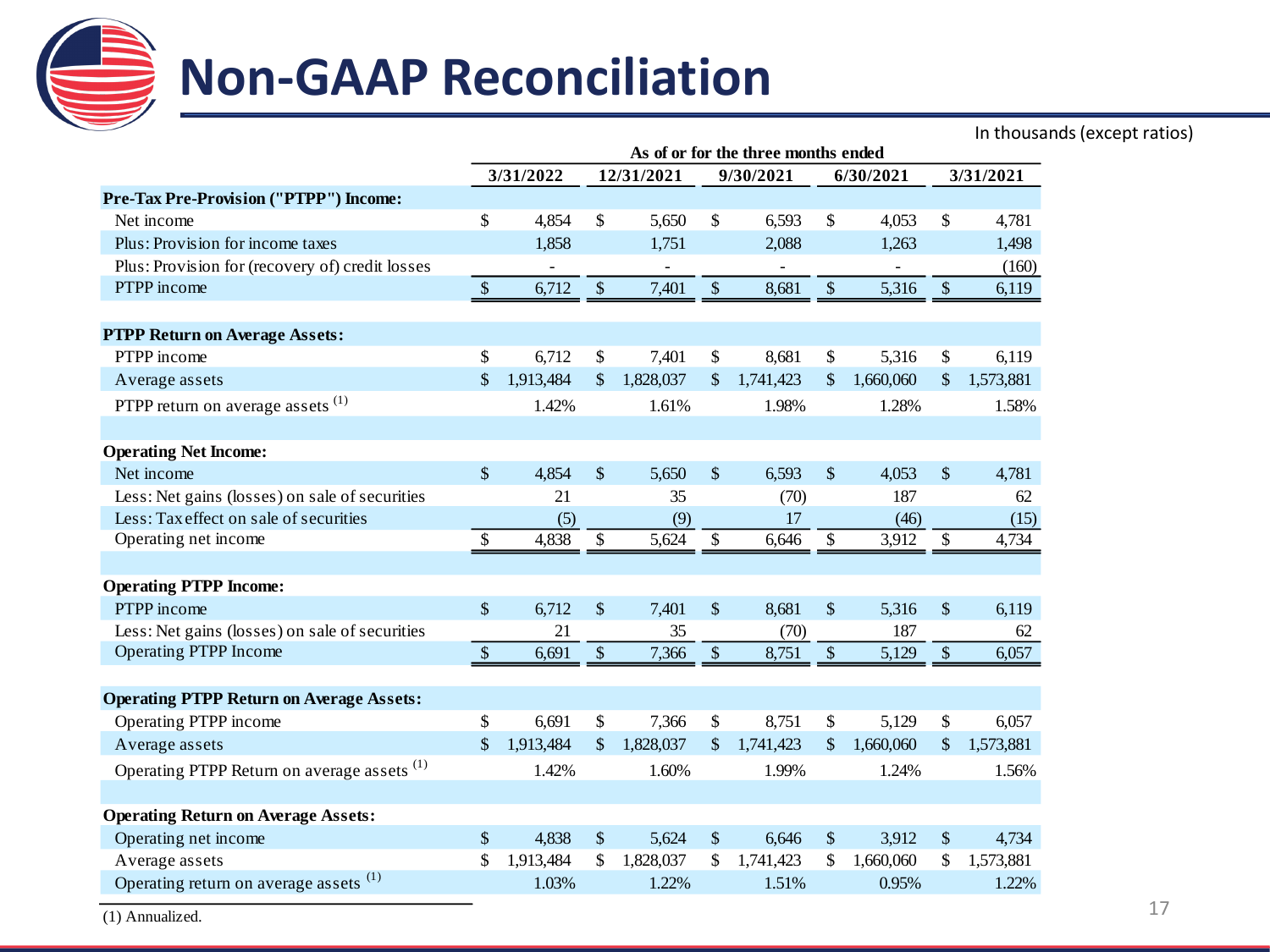

## **Non-GAAP Reconciliation**

### In thousands (except per share data)

|                                                            | As of or For the Three Months Ended |                          |                         |                   |                          |              |                         |            |                         |           |  |
|------------------------------------------------------------|-------------------------------------|--------------------------|-------------------------|-------------------|--------------------------|--------------|-------------------------|------------|-------------------------|-----------|--|
|                                                            |                                     | 3/31/2022                |                         | 12/31/2021        |                          | 9/30/2021    |                         | 6/30/2021  | 3/31/2021               |           |  |
| Tangible book value per common share (at period-end): (1)  |                                     |                          |                         |                   |                          |              |                         |            |                         |           |  |
| Total stockholders' equity (GAAP)                          | \$                                  | 192,039                  | - \$                    | 203,897 \$        |                          | 201,918 \$   |                         | 166,302 \$ |                         | 170,425   |  |
| Less: Intangible assets                                    |                                     |                          |                         |                   |                          |              |                         |            |                         |           |  |
| Less: Preferred stock                                      |                                     |                          |                         |                   |                          | $\sim$       |                         | 24.616     |                         | 32,077    |  |
| Tangible stockholders' equity (non-GAAP)                   | $\mathfrak{L}$                      | 192.039                  | \$                      | 203.897 \$        |                          | 201.918 \$   |                         | 141.686 \$ |                         | 138,348   |  |
| Total shares issued and outstanding (at period-end): (2)   |                                     |                          |                         |                   |                          |              |                         |            |                         |           |  |
| Class A common shares                                      |                                     | 20,000,753               |                         | 19,991,753        |                          | 18,767,541   |                         | 3,889,469  |                         | 3,889,469 |  |
| Class B common shares                                      |                                     |                          |                         |                   |                          | 1,224,212    |                         | 1,224,212  |                         | 1,224,212 |  |
| Total common shares issued and outstanding                 |                                     | 20.000.753               |                         | 19.991.753        |                          | 19,991,753   |                         | 5,113,681  |                         | 5,113,681 |  |
| Tangible book value per common share (non-GAAP)            | \$.                                 | $9.60$ \$                |                         | $10.20$ \$        |                          | $10.10$ \$   |                         | $27.71$ \$ |                         | 27.05     |  |
|                                                            |                                     |                          |                         |                   |                          |              |                         |            |                         |           |  |
| Operating net income available to common stockholders: (1) |                                     |                          |                         |                   |                          |              |                         |            |                         |           |  |
| Net income (GAAP)                                          | $\mathfrak{L}$                      | 4,854                    | - \$                    | $5,650$ \$        |                          | 6,593        | $\mathfrak{F}$          | $4,053$ \$ |                         | 4,781     |  |
| Less: Preferred dividends                                  |                                     |                          |                         |                   |                          | 542          |                         | 754        |                         | 781       |  |
| Less: Exchange and redemption of preferred shares          |                                     | $\overline{\phantom{a}}$ |                         | ٠                 |                          | 89.585       |                         |            |                         |           |  |
| Net income (loss) available to common stockholders (GAAP)  |                                     | 4,854                    |                         | 5,650             |                          | (83, 534)    |                         | 3,299      |                         | 4,000     |  |
| Add back: Exchange and redemption of preferred shares      |                                     |                          |                         |                   |                          | 89,585       |                         |            |                         |           |  |
| Operating net income avail. to common stock (non-GAAP)     | $\overline{\mathcal{S}}$            | $4,854$ \$               |                         | $5,650$ \$        |                          | 6.051        | _ક                      | $3,299$ \$ |                         | 4,000     |  |
| Allocation of operating net income per common stock class: |                                     |                          |                         |                   |                          |              |                         |            |                         |           |  |
| Class A common stock                                       | \$                                  | 4,854 \$                 |                         | 5,650             | - \$                     | 5,598        | \$                      | $2,509$ \$ |                         | 3,042     |  |
| Class B common stock                                       | $\mathbb{S}$                        |                          | $-5$                    | ÷.                | $\mathbf{s}$             | 453          | $\mathfrak{L}$          | 790 \$     |                         | 958       |  |
| Weighted average shares outstanding:                       |                                     |                          |                         |                   |                          |              |                         |            |                         |           |  |
| Class A common stock                                       |                                     |                          |                         |                   |                          |              |                         |            |                         |           |  |
| Basic                                                      |                                     | 19,994,953               |                         | 18,913,914        |                          | 15,121,460   |                         | 3,889,469  |                         | 3,889,469 |  |
| <b>Diluted</b>                                             |                                     | 20,109,783               |                         | 19,023,686        |                          | 15, 187, 729 |                         | 3,933,636  |                         | 3,913,279 |  |
| Class B common stock                                       |                                     |                          |                         |                   |                          |              |                         |            |                         |           |  |
| <b>Basic</b>                                               |                                     |                          |                         |                   |                          | 6,121,052    |                         | 6,121,052  |                         | 6,121,052 |  |
| <b>Diluted</b>                                             |                                     |                          |                         |                   |                          | 6,121,052    |                         | 6,121,052  |                         | 6,121,052 |  |
| Diluted EPS: $(3)$ (4)                                     |                                     |                          |                         |                   |                          |              |                         |            |                         |           |  |
| Class A common stock                                       |                                     |                          |                         |                   |                          |              |                         |            |                         |           |  |
| Net income (loss) per diluted share (GAAP)                 | $\mathfrak{L}$                      | $0.24$ \$                |                         | 0.30 <sup>5</sup> |                          | $(5.11)$ \$  |                         | $0.64$ \$  |                         | 0.78      |  |
| Add back: Exchange and redemption of preferred shares      |                                     |                          |                         |                   |                          | 5.48         |                         |            |                         |           |  |
| Operating net income per diluted share (non-GAAP)          | $\overline{\mathcal{S}}$            | 0.24                     | $\overline{\mathbf{s}}$ | 0.30              | $\overline{\mathcal{S}}$ | 0.37         | $\overline{\mathbf{s}}$ | 0.64       | $\overline{\mathbf{s}}$ | 0.78      |  |
| Class B common stock                                       |                                     |                          |                         |                   |                          |              |                         |            |                         |           |  |
| Net income (loss) per diluted share (GAAP)                 | $\mathsf{\$}$                       |                          | $-5$                    | $\sim$            | $\mathbf{s}$             | $(1.02)$ \$  |                         | $0.13$ \$  |                         | 0.16      |  |
| Add back: Exchange and redemption of preferred shares      |                                     |                          |                         |                   |                          | 1.09         |                         |            |                         |           |  |
| Operating net income per diluted share (non-GAAP)          | -\$                                 | ÷.                       | \$.                     | $\sim$            | े<br>ऊ                   | $0.07$ \$    |                         | $0.13$ \$  |                         | 0.16      |  |

(1) The Company believes these non-GAAP measurements are a key indicator of the ongoing earnings pow er of the Company.

(2) During the quarter ended September 30, 2021, 47,473 shares of Class C preferred stock and 11,061,552 shares of Class D preferred stock converted into 10,278,072 shares of Class A common stock. Additionally, the Bank closed on the initial public offering of its Class A common stock on July 27, 2021, in w hich it issued 4,600,000 shares of Class A common stock. As such, the total shares issued and outstanding of Class A common stock w as 18,767,541 shares at September 30, 2021.

(3) During the quarter ended September 30, 2021, basic net loss per share is the same as diluted net loss per share as the inclusion of all potential common shares outstanding w ould have been antidilutive.

(4) During the quarter ended December 31, 2021, the Company entered into agreements w ith the Class B shareholders to exchange all outstanding Class B non-voting stock for Class A voting common stock at a ratio of 5 to 1. In calculating net income (loss) per diluted share for the prior quarters presented, the allocation of operating net income available to common stockholders w as based on the w eighted average shares outstanding per common share class to the total w eighted average shares outstanding during each period. The operating net income allocation w as calculated using the w eighted average shares outstanding of Class B common stock on a asconverted basis.